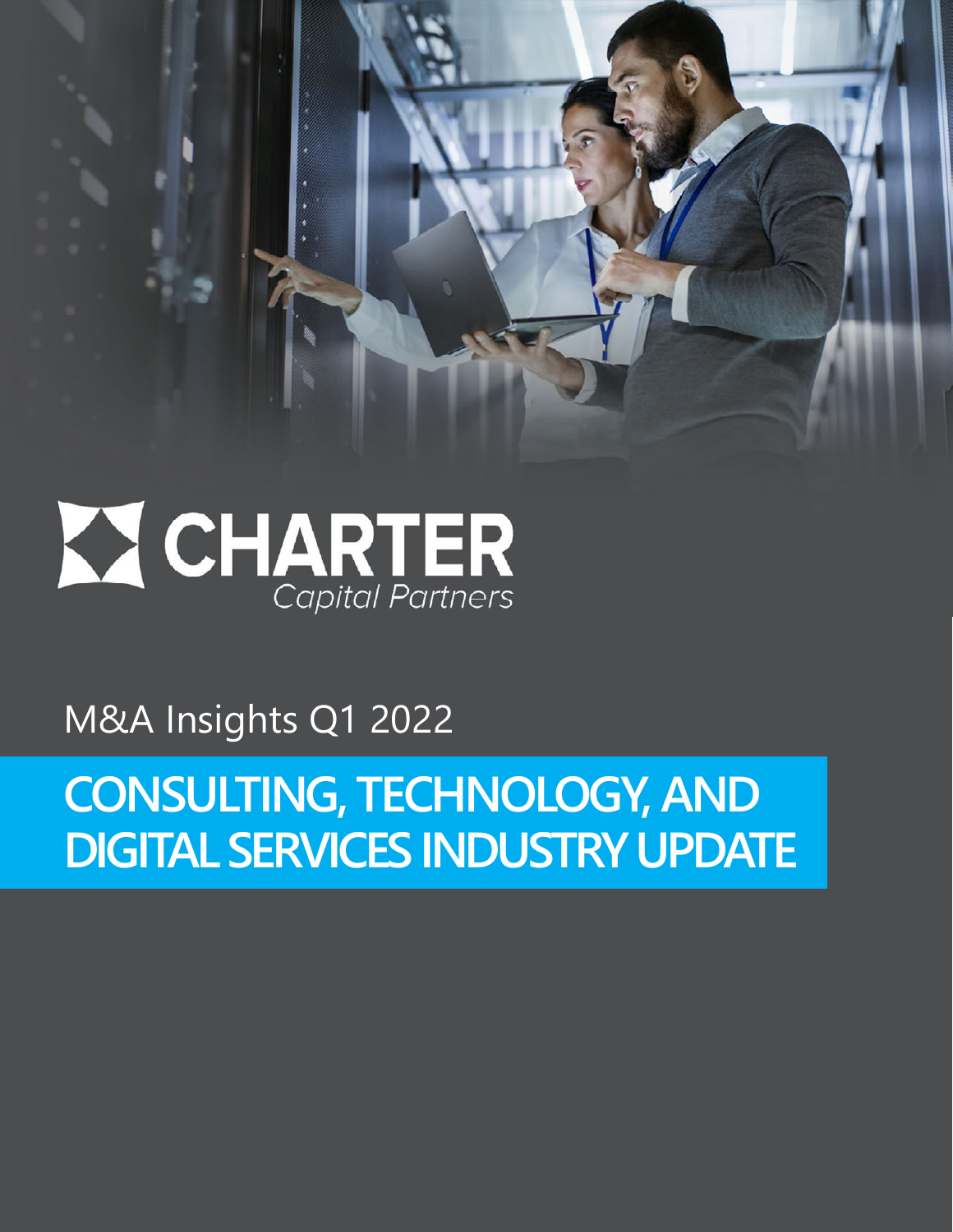# CONSULTING, TECHNOLOGY, AND DIGITAL SERVICES INDUSTRY UPDATE **HIGHLIGHTS**

#### **IT Deal Volumes Remain High**

Deal volumes in the IT services sector in Q1 eased off record highs seen in 2021. Q1 saw 390 deals compared to 437 in Q4 and 436 in Q3. Although deals were down QoQ, deal count was still significantly above pre-pandemic levels.

The median EBITDA multiple acquirers paid in the industry in Q1 was 13.4x while the median revenue multiple was 2.5x, both higher than the previous quarter. These numbers illustrate the disconnect between private and public valuations. Private metrics don't suffer from short-term pricing overreactions like public markets but tend to move more gradually in the same direction in the medium to long-term.

#### **Firms Utilize M&A to Gain Scale**

Buyer demand continued to drive momentum in our key verticals in Q1. The technology and support services vertical included middle-market deals like Elixirr International's \$40 million acquisition of IT services business iOLPAP. Strategic need for digital transformation and escalating channel complexity continues to drive the integration services vertical. The \$72 million Persistent Systems acquisition of cloud implementer and digital consulting firm, MediaAgility, exemplifies this favorable trend.

#### **Cybersecurity Firms See Spotlight**

Rising enterprise-level cybercrimes like ransomware and supply chain attacks have intensified the need for protection since early 2020. Russia's invasion of Ukraine and the global cybersecurity after-effects have heightened concerns around cyber-protection and offensive cyber-capabilities; US-based cybersecurity firms found themselves in the spotlight as a result. The vertical continues to be an area of focus.

#### **IT Services PE Buyouts & Strategic M&A Deals**



#### **Quarterly Deal Volume by Vertical**



*Data Source: Pitchbook*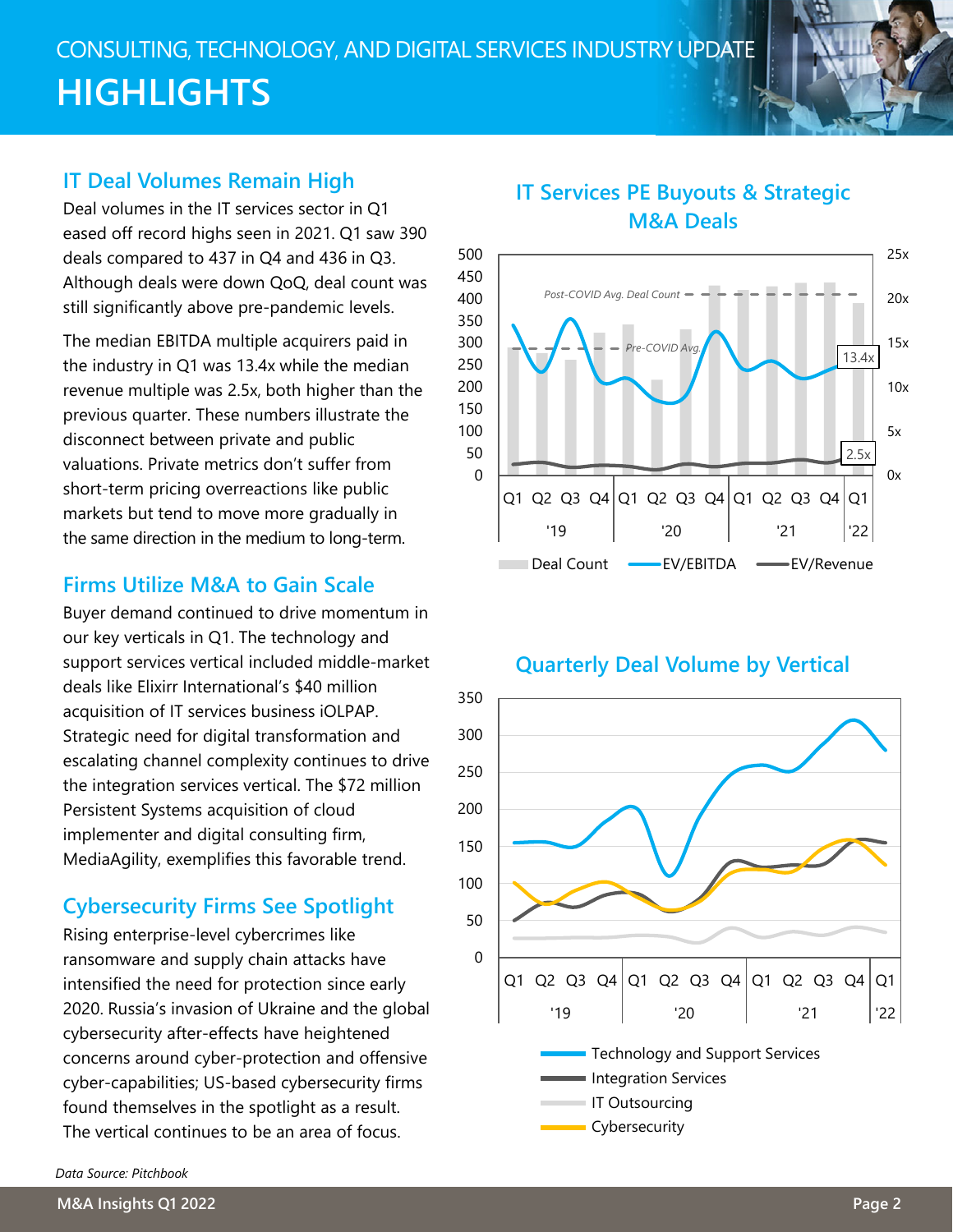# CONSULTING, TECHNOLOGY, AND DIGITAL SERVICES INDUSTRY UPDATE **PUBLIC COMPANIES**



#### **Share Price Performance Compared to the S&P 500**

## **A Reality Check for Public IT Valuations to Start 2022**

Charter's IT Services index saw volatility in Q1 but outperformed the broader IT sector. Accenture (NYSE:ACN), one of the top performers of the decade, followed the markets downward with the 2nd worst performance in the index in Q1 alongside a pause in remarkably consistent add-on acquisition activity. Gartner (NYSE:IT) lead the index in Q1. Despite the IT services market falling as a whole to start the year, Gartner achieved contract value growth of 16% in Q1, proving they are one of the best technological research and consulting firms in the industry.

The biggest industry winner in Q1 was CDN provider, Limelight Networks (NASDAQ:LLNW). The company continues to execute on their "Improve, Expand, and Extend" strategic framework, with 17 of their top 20 highest historical traffic days coming in Q1 2022.

# **Biggest Winners this Quarter** Limelight **+49.6%** AI I **+48.0%** BIGBEAR.AI **+38.7% Biggest Losers this Quarter**



*Sources: S&P Capital IQ, Pitchbook \*Index includes: ACN, CAP, CTSH, DXC, IT, HCL, INFY, IBM, TCS, Wipro, Fujitsu, GIB.A, ATO, UIS*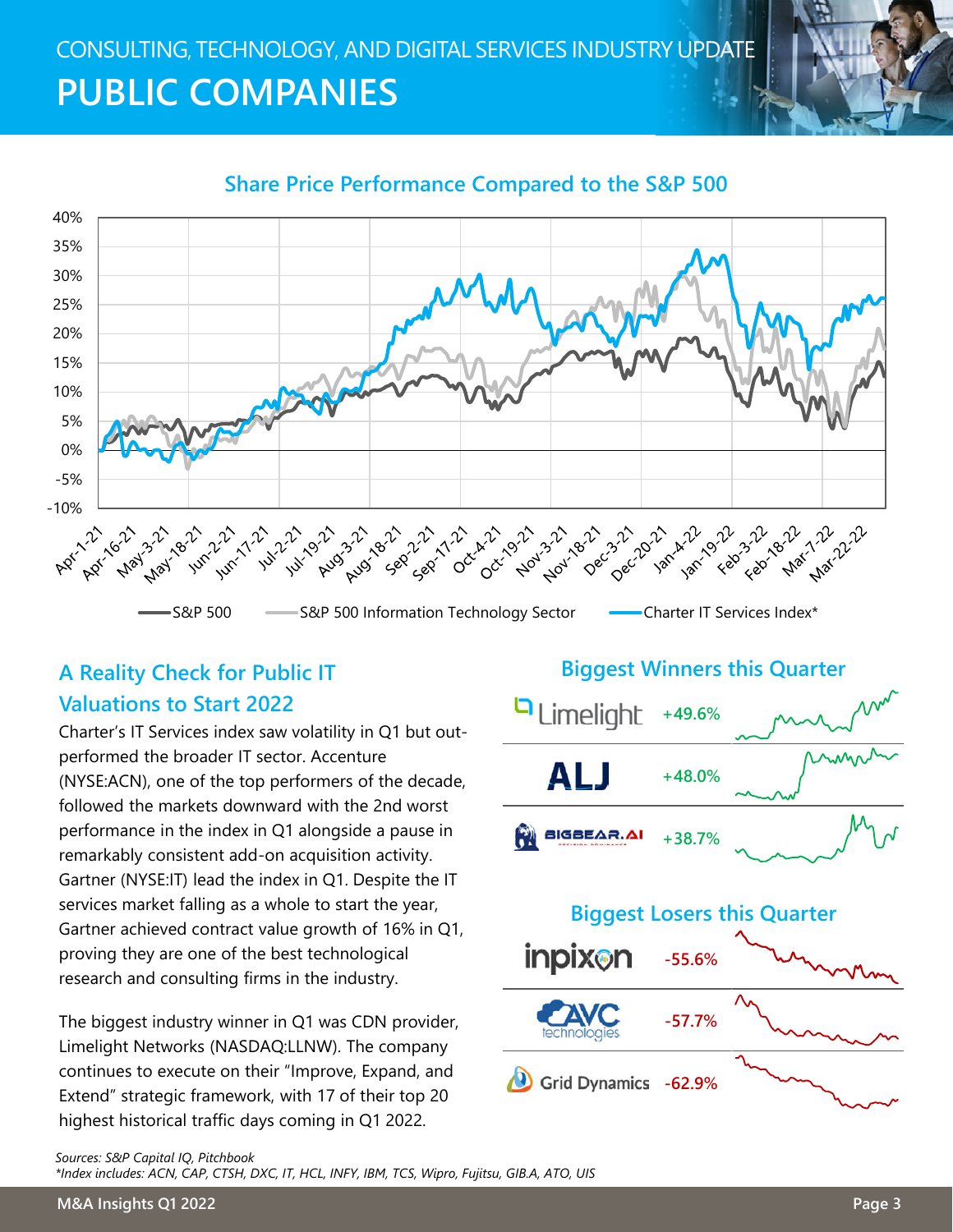

### **Most Active Strategic Acquirers**

| <b>Company</b>                  | Q1 Deal<br>Count | <b>Recent Industry Transactions</b>                                         |
|---------------------------------|------------------|-----------------------------------------------------------------------------|
|                                 |                  | 3/7/22 - BIAS (Roswell, Georgia, United States)                             |
| Deloitte.                       | 3                | 2/9/22 - Etain (Belfast, United Kingdom)                                    |
|                                 |                  | 1/31/22 - Dextra Technologies (Monterrey, Mexico)                           |
| <b><i><u>Rexecutech</u></i></b> | 3                | 3/4/22 - Flagstaff IT (Flagstaff, Arizona, United States)                   |
|                                 |                  | 2/22/22 - California Computer Options (Redlands, California, United States) |
|                                 |                  | 1/4/22 - Dyrand Systems (Vancouver, Canada)                                 |
| GROUP<br>nTEC                   | 3                | 2/11/22 - Opal IT (Newcastle Upon Tyne, United Kingdom)                     |
|                                 |                  | 1/20/22 - Provident Technology (Dublin, Ireland)                            |
|                                 |                  | 1/19/22 - Firefly Cloud (Motherwell, United Kingdom)                        |
| pwc                             | 3                | 3/31/22 - ACTS (Jacksonville, Florida, United States)                       |
|                                 |                  | 2/14/22 - Olivehorse (Coventry, United Kingdom)                             |
|                                 |                  | 2/1/22 - Stratus360 (Toronto, Canada)                                       |
| Tech<br>Mahindra                | 3                | 3/12/22 - Thirdware Solution (Mumbai, India)                                |
|                                 |                  | 2/16/22 - Geomatic.AI (Australia)                                           |
|                                 |                  | 1/18/22 - Com Tec Co IT (Nicosia, Cyprus)                                   |

## **Most Active Private Equity Acquirers**

| <b>Firm</b>           | Q1 Deal<br>Count | <b>Recent Industry Transactions</b>                                       |
|-----------------------|------------------|---------------------------------------------------------------------------|
| Berkshire<br>Partners |                  | 3/17/22 - United Technology (New York, New York, United States)           |
|                       | 6                | 3/7/22 - vCORE Technology Partners (Scottsdale, Arizona, United States)   |
|                       |                  | 2/24/22 - Subsidium Technologies (Clifton Park, New York, United States)  |
|                       |                  | 3/11/22 - CC IT (Malmo, Sweden)                                           |
| Capillar              | 3                | 3/8/22 - Canmer Data (Gothenburg, Sweden)                                 |
|                       |                  | 1/1/22 - DNS IT (Sweden) (Malmo, Sweden)                                  |
| <b>xHa</b>            |                  | 3/31/22 - uCheck (Exeter, United Kingdom)                                 |
|                       | 3                | 3/29/22 - adam HTT (Milton Keynes, United Kingdom)                        |
|                       |                  | 1/20/22 - Sedas (Potenza, Italy)                                          |
| iCG                   | 3                | 2/10/22 - Mjukvarukraft Sverige (Stockholm, Sweden)                       |
|                       |                  | 2/9/22 - Intiro Development (Gothenburg, Sweden)                          |
|                       |                  | 1/11/22 - MySupply (Aabybro, Denmark)                                     |
| PARTNER               |                  | 3/31/22 - Peters & Associates (Oakbrook Terrace, Illinois, United States) |
|                       | 3                | 3/9/22 - Southtech Solutions (Sarasota, Florida, United States)           |
|                       |                  | 2/2/22 - Preemo (Miami, Florida, United States)                           |

## **Key Private Equity Exits**

| Seller:   | <b>Baird Capital BAURD</b>                    | <b>SOUTHFIELD</b>                             | $MASON$ $\parallel$ $WELLS$ |
|-----------|-----------------------------------------------|-----------------------------------------------|-----------------------------|
| Target:   | <b>VITALYST</b><br>LEARN > MASTER > TRANSFORM | $\bullet$ tiva<br><b>Your Guerass, German</b> | pds                         |
| Acquirer: | Alilhya <sup>*</sup>                          | $\left[\frac{\mathbf{A}}{\mathbf{B}}\right]$  | CONVERGE                    |
| Date:     | February 1 '22                                | January 24 '22                                | January 7 '22               |

*Source: Pitchbook*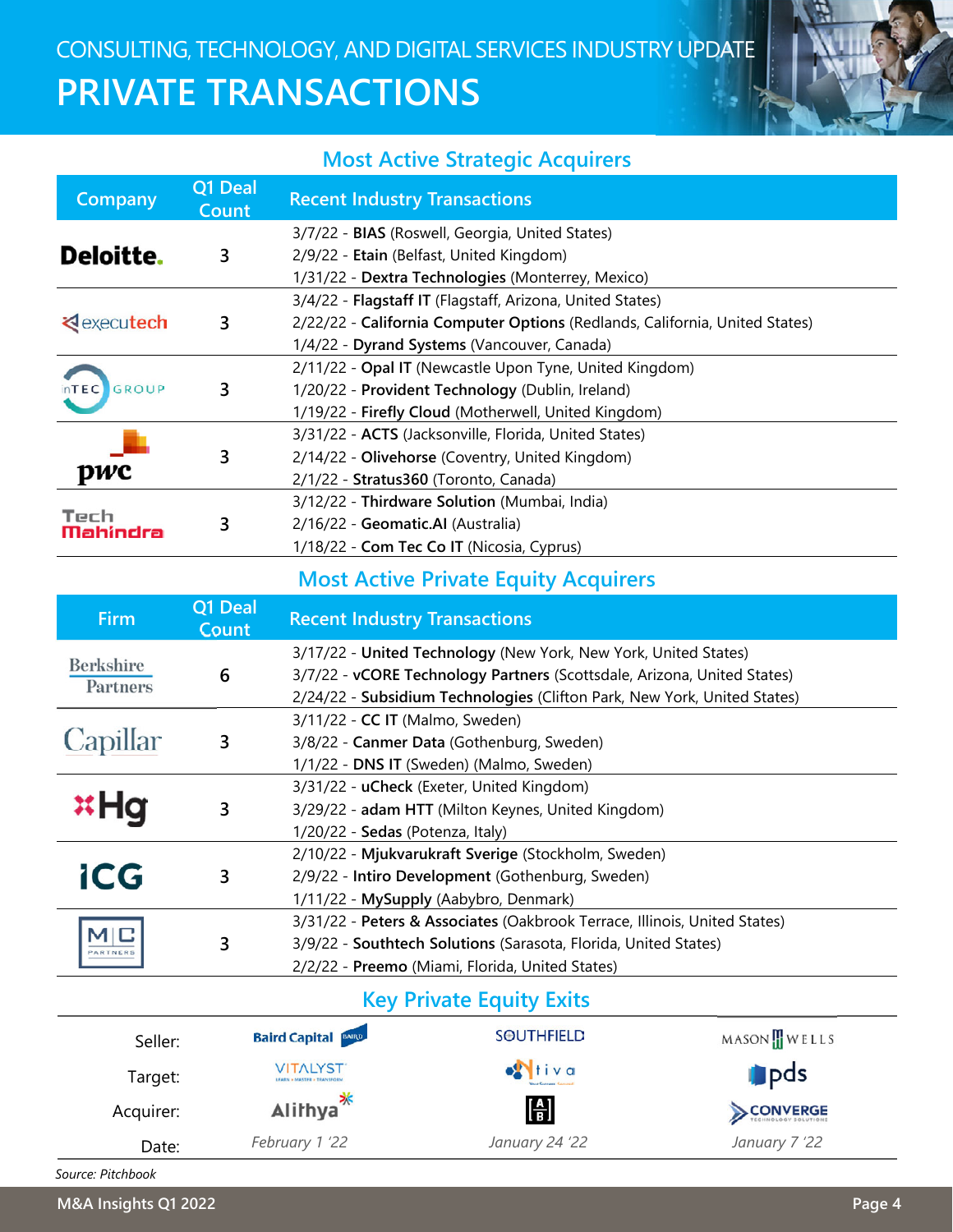# CONSULTING, TECHNOLOGY, AND DIGITAL SERVICES INDUSTRY UPDATE **KEY DEALS SPOTLIGHT**

#### **Cybersecurity Subsector Spotlight**



On March 16th, Calian Group Ltd. (TSX:CGY), a Canadian company with diverse products and services including innovative cybersecurity solutions, acquired Houston, Texas headquartered Computex Technology Solutions, an award-winning provider of managed IT and cybersecurity services. Computex combines over 35 years of hands-on experience to meet each customers' unique IT, business, and budgetary goals. Computex was named AT&T Cybersecurity Growth Partner of the Year in 2021. The combined IT and cybersecurity capabilities and mutual commitment to customers are what makes the deal beneficial for both parties and can help accelerate future growth. "Computex will provide the foundation for Calian's goal to create a robust U.S. presence" said Computex President of Solution Provider, Worth Davis. The deal is expected to add \$75 million in annual business for Calian. [Read more about this deal online.](https://www.calian.com/press-releases/calian-completes-acquisition-of-us-managed-service-provider-computex/)

#### **Strategic Buyer Spotlight**

 $\text{Man}\text{Tech}$  –  $\text{TMA}\mathbb{G}$ International Corporation .

On January 3<sup>rd</sup>, ManTech International Corporation (NASDAQ:MANT), a Virginia-based business, announced its acquisition of Technical and Management Assistance Corporation (TMAC), a leading provider of advanced data engineering services and solutions. Founded in 2008 and headquartered in Columbia, Maryland, TMAC has proven experience in systems engineering, data collection and governance, analytics and mission management systems. The acquisition is expected to compliment ManTech's already established reputation as a leader in analytics capabilities that collect and decipher vast data flows across signals intelligence (SIGNIT) systems. "We are pleased to welcome TMAC's talented people into the ManTech Family" said Kevin Phillips, ManTech chairman, CEO, and President.

[Read more](https://www.globenewswire.com/en/news-release/2022/01/03/2360021/7056/en/ManTech-Acquires-Technical-and-Management-Assistance-Corporation.html) about this deal online.

#### **Private Equity Buyer Spotlight**





On February 25th, Chatham Asset Management, a leading private investment firm, acquired R.R. Donnelley & Sons Company, a Chicago-based provider of multichannel business communications services and marketing solutions. RDD serves 25,000 customers across 28 countries, helping optimize customer engagement and streamline business operations across the complete customer journey. Chatham acquired RRD for \$10.85 per share in cash. Thomas Quinlan will once again be leading RDD as President and CEO, having served the same role between 2007 to 2016. Together with Chatham, RDD expects to remain an industry leader in marketing and business communications. Chatham is excited to partner alongside RDD and help scale the company's comprehensive portfolio of capabilities. Read m[ore about this deal online.](https://investor.rrd.com/news/news-details/2022/Chatham-Asset-Management-Completes-Acquisition-of-RRD/default.aspx)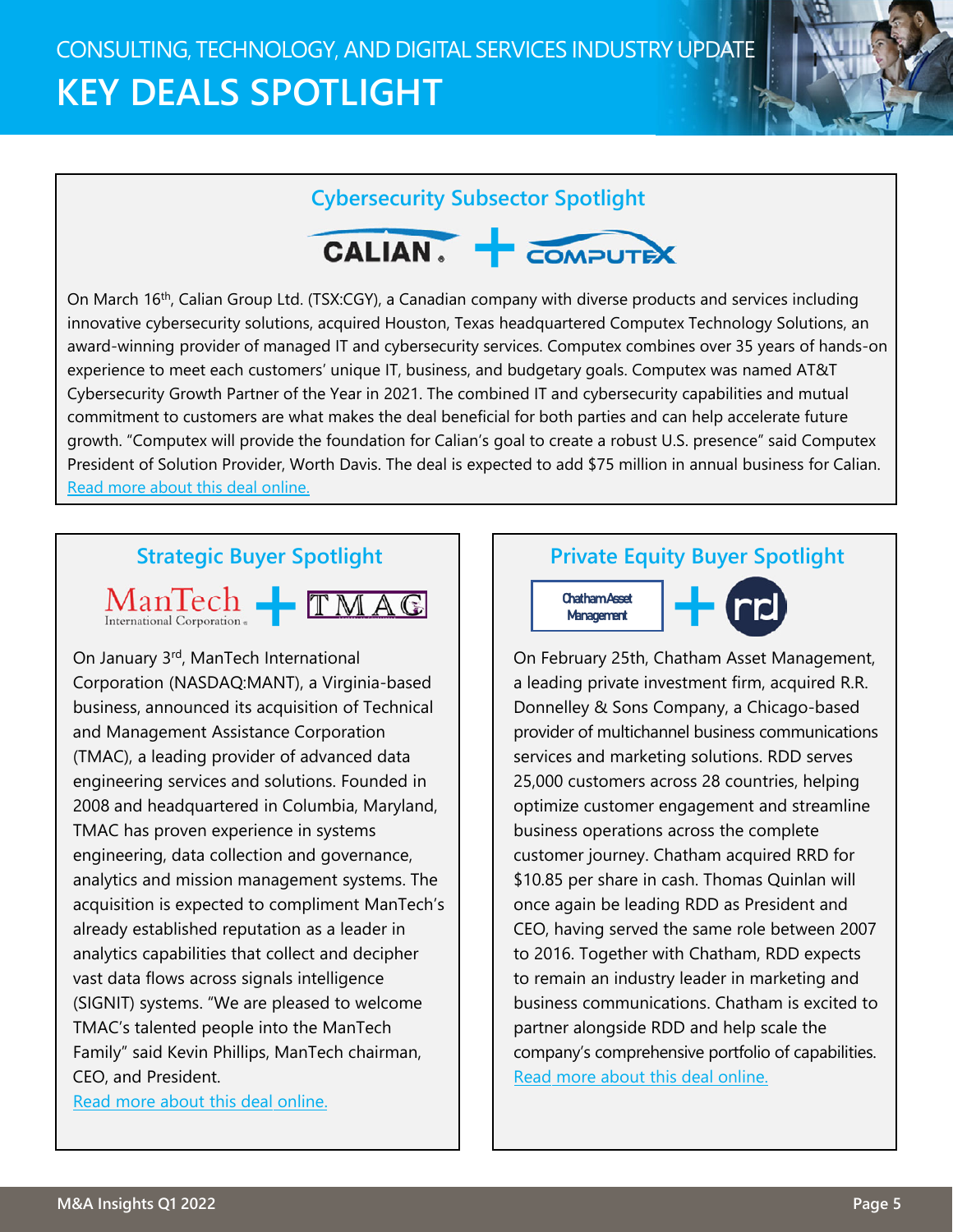

#### **Recent Transactions in Select Verticals**

#### *Technology & Support Services (T&SS), IT Outsourcing (ITO), Integration Services (IS), and Cybersecurity (CS)*

| <b>EBITDA T&amp;SS ITO</b><br>Value (\$M)<br><b>Type</b><br>Provider of IT outsourcing services of SAP<br>Wiit<br>6.6<br>M&A<br>3/31/22 Erptech<br>$\bullet$<br>systems.<br><b>NCS Group</b><br>M&A<br>213.0<br>3/28/22 ARQ Group<br>Provider of technology consulting services.<br>Provider of unified communications as a<br>80.0<br>service (UCaaS) and managed IT network<br>3/28/22 NetFortris<br>Sangoma Technologies<br>M&A<br>$\bullet$<br>services.<br>Developer of a mobile threat defense<br>Liberty Strategic<br>PE<br>3/28/22 Zimperium<br>platform.<br>Capital<br>Global Infrastructure<br>PE<br>3/25/22 CyrusOne<br>Provider of colocation and peering services.<br>14,653.7<br>12.2x<br>25.1x<br>$\bullet$<br>Partners<br>Allfunds Bank<br>165.8<br>3/24/22 Web Financial Group<br>Provider of digital transformation services.<br>M&A<br>$\bullet$<br>Provider of information technology (IT)<br>232.2<br>Telefónica Tech<br>M&A<br>3/21/22 Incremental Group<br>٠ | CS        |
|-------------------------------------------------------------------------------------------------------------------------------------------------------------------------------------------------------------------------------------------------------------------------------------------------------------------------------------------------------------------------------------------------------------------------------------------------------------------------------------------------------------------------------------------------------------------------------------------------------------------------------------------------------------------------------------------------------------------------------------------------------------------------------------------------------------------------------------------------------------------------------------------------------------------------------------------------------------------------------------|-----------|
|                                                                                                                                                                                                                                                                                                                                                                                                                                                                                                                                                                                                                                                                                                                                                                                                                                                                                                                                                                                     |           |
|                                                                                                                                                                                                                                                                                                                                                                                                                                                                                                                                                                                                                                                                                                                                                                                                                                                                                                                                                                                     |           |
|                                                                                                                                                                                                                                                                                                                                                                                                                                                                                                                                                                                                                                                                                                                                                                                                                                                                                                                                                                                     |           |
|                                                                                                                                                                                                                                                                                                                                                                                                                                                                                                                                                                                                                                                                                                                                                                                                                                                                                                                                                                                     |           |
|                                                                                                                                                                                                                                                                                                                                                                                                                                                                                                                                                                                                                                                                                                                                                                                                                                                                                                                                                                                     |           |
|                                                                                                                                                                                                                                                                                                                                                                                                                                                                                                                                                                                                                                                                                                                                                                                                                                                                                                                                                                                     |           |
| consulting services.                                                                                                                                                                                                                                                                                                                                                                                                                                                                                                                                                                                                                                                                                                                                                                                                                                                                                                                                                                |           |
| Provider of IT outsourcing and cloud services. Deutsche Beteiligungs<br>PE<br>221.7<br>3/21/22 Akquinet<br>$\bullet$                                                                                                                                                                                                                                                                                                                                                                                                                                                                                                                                                                                                                                                                                                                                                                                                                                                                |           |
| 40.0<br>3/17/22 iOLAP<br>Provider of information technology services.<br>Elixirr International<br>M&A                                                                                                                                                                                                                                                                                                                                                                                                                                                                                                                                                                                                                                                                                                                                                                                                                                                                               |           |
| Network and Simulation Provider of IT and tech support services.<br>3/15/22<br>Saalex<br>30.0<br>M&A<br>$\bullet$<br>Technologies                                                                                                                                                                                                                                                                                                                                                                                                                                                                                                                                                                                                                                                                                                                                                                                                                                                   |           |
| Provider of managed IT and cybersecurity<br>Computex Technology<br>Calian Group<br>M&A<br>30.0<br>3/15/22<br>Solutions<br>services.                                                                                                                                                                                                                                                                                                                                                                                                                                                                                                                                                                                                                                                                                                                                                                                                                                                 |           |
| Provider of digital consultancy services.<br>71.7<br>3/14/22 MediaAgility<br>Persistent Systems<br>M&A<br>$\bullet$                                                                                                                                                                                                                                                                                                                                                                                                                                                                                                                                                                                                                                                                                                                                                                                                                                                                 |           |
| Provider of rapid response IT infrastructure<br>Smart Capital<br>3/14/22<br>PE<br>22.7<br><b>WestBridge Capital</b><br>$\bullet$<br>Technology<br>support services.                                                                                                                                                                                                                                                                                                                                                                                                                                                                                                                                                                                                                                                                                                                                                                                                                 |           |
| Developer of enterprise software.<br>PE<br>438.1<br>3/13/22 TmaxSoft<br>SkyLake Incuvest                                                                                                                                                                                                                                                                                                                                                                                                                                                                                                                                                                                                                                                                                                                                                                                                                                                                                            |           |
| 3/12/22 Thirdware Solution<br>Provider of IT consulting services.<br>Tech Mahindra<br>M&A<br>42.0<br>٠                                                                                                                                                                                                                                                                                                                                                                                                                                                                                                                                                                                                                                                                                                                                                                                                                                                                              |           |
| Crossword<br>Developer of a cybersecurity platform.<br>3/11/22 Threat Status<br>M&A<br>2.1<br>Cybersecurity                                                                                                                                                                                                                                                                                                                                                                                                                                                                                                                                                                                                                                                                                                                                                                                                                                                                         | $\bullet$ |
| Developer of a network security platform and<br>Swivel Secure<br>Bio Key International<br>2.4<br>3/9/22<br>M&A<br>multi-factor authentications.                                                                                                                                                                                                                                                                                                                                                                                                                                                                                                                                                                                                                                                                                                                                                                                                                                     |           |
| 3/8/22<br>Mandiant<br>3,206.2<br>6.6x<br>Pure-play cybersecurity firm.<br>Alphabet<br>M&A<br>$\overline{a}$                                                                                                                                                                                                                                                                                                                                                                                                                                                                                                                                                                                                                                                                                                                                                                                                                                                                         | $\bullet$ |
| Dialog Information<br>Operator of a technology services company.<br><b>NCS Group</b><br>233.8<br>3/7/22<br>M&A<br>Technology                                                                                                                                                                                                                                                                                                                                                                                                                                                                                                                                                                                                                                                                                                                                                                                                                                                        |           |
| Plurilock<br>0.9<br>Provider of cybersecurity and IT services.<br>M&A<br>3/7/22<br>Integra<br>$\overline{a}$                                                                                                                                                                                                                                                                                                                                                                                                                                                                                                                                                                                                                                                                                                                                                                                                                                                                        | $\bullet$ |
| Developer of platform to managing<br>Alphabet<br>M&A<br>6.3<br>3/7/22<br>Foreseeti<br>cybersecurity.                                                                                                                                                                                                                                                                                                                                                                                                                                                                                                                                                                                                                                                                                                                                                                                                                                                                                | $\bullet$ |
| sydences by the conduction technology consulting persistent Systems<br>M&A<br>3/1/22 Data Glove<br>90.5<br>services.                                                                                                                                                                                                                                                                                                                                                                                                                                                                                                                                                                                                                                                                                                                                                                                                                                                                |           |
| M&A<br>4.5<br>Maxeler Technologies<br>Developer of a dataflow computing platform. Grog<br>3/1/22                                                                                                                                                                                                                                                                                                                                                                                                                                                                                                                                                                                                                                                                                                                                                                                                                                                                                    |           |
| Provider of networking and communications<br>Acuative<br>3/1/22 TenFour<br>M&A<br>12.9<br>$\bullet$<br>$\qquad \qquad -$<br>service.                                                                                                                                                                                                                                                                                                                                                                                                                                                                                                                                                                                                                                                                                                                                                                                                                                                |           |
| Developer of cybercrime education and<br>191.0<br>InfoSec<br>Cengage Learning<br>M&A<br>3/1/22<br>training platforms.                                                                                                                                                                                                                                                                                                                                                                                                                                                                                                                                                                                                                                                                                                                                                                                                                                                               |           |
| Abu Dhabi Investment<br>Provider of online cybersecurity protection<br>PE<br>6.9x<br>26.8x<br>3/1/22 McAfee<br>13,184.0<br>Authority, Advent<br>services.<br>International                                                                                                                                                                                                                                                                                                                                                                                                                                                                                                                                                                                                                                                                                                                                                                                                          | $\bullet$ |
| Provider of communication equipment<br>Affinity Equity Partners,<br>PE<br>(16.7)<br>(0.2x)<br>2/25/22 Hanil Networks<br>$\overline{a}$<br>$\bullet$<br>services.<br><b>UBASE</b>                                                                                                                                                                                                                                                                                                                                                                                                                                                                                                                                                                                                                                                                                                                                                                                                    |           |
| <b>AKKA Technologies</b><br>2/24/22<br>Provider of engineering technologies.<br>Modis International<br>3,779.9<br>M&A<br>$\overline{a}$<br>$\bullet$<br>Group                                                                                                                                                                                                                                                                                                                                                                                                                                                                                                                                                                                                                                                                                                                                                                                                                       |           |
| Provider of cloud technology services.<br>120.0<br>2/24/22 Blue.cloud<br>Hudson Hill Capital<br>PE<br>$\bullet$                                                                                                                                                                                                                                                                                                                                                                                                                                                                                                                                                                                                                                                                                                                                                                                                                                                                     |           |
| 2/24/22 BBR<br>Provider of specialized technological services. Evertec<br>60.1<br>M&A                                                                                                                                                                                                                                                                                                                                                                                                                                                                                                                                                                                                                                                                                                                                                                                                                                                                                               |           |

*Source: Pitchbook*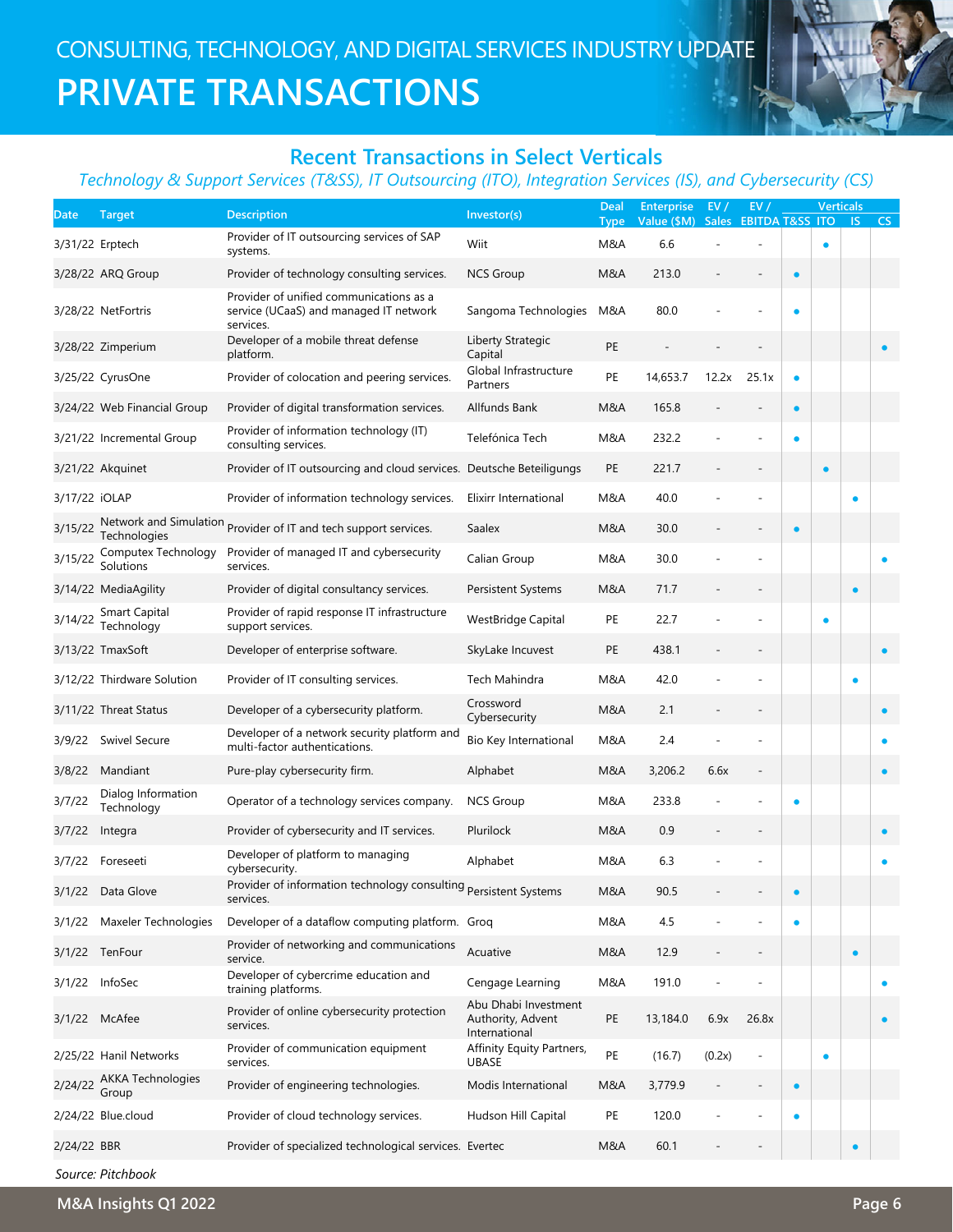# CONSULTING, TECHNOLOGY, AND DIGITAL SERVICES INDUSTRY UPDATE **CHARTER TEAM INDUSTRY EXPERTISE**



#### **Industry Practice Team**



#### **Mark Streekstra**

*Managing Director mstreekstra@chartercapitalpartners.com*

Mark has more than 14 years of diversified advisory and deal execution experience, 11 of which were spent in the Consulting, Technology, and Digital services industry. At Charter, Mark primarily focuses on helping clients achieve their goals through sell side and buy side advisory work.

The majority of Mark's career was spent at Accenture, where he led acquisitions in support of Accenture's inorganic growth strategy. During his time in that role, Accenture purchased over 100 companies in the consulting, technology, and digital services space while becoming the most acquisitive company in the world. Mark has personally led transactions with total enterprise value in excess of \$700 million.



#### **AJ Ebels**

*Senior Associate aebels@chartercapitalpartners.com*

AJ focuses on M&A deal execution, private debt and equity investment diligence, business valuation analysis, and technical financial modeling for companies in the technology and manufacturing industries, among others. He also leads initiatives related to internal technology and software implementation and development.

AJ graduated with Honors from Grand Valley State University with a BBA in Finance and Business Economics and was a graduate of the Frederik Meijer Honors College. He is currently pursuing his MBA from the University of Chicago Booth School of Business in the weekend program with anticipated concentrations in finance, economics, entrepreneurship, and business analytics.



#### **Keegan Ensing**

*Analyst kensing@chartercapitalpartners.com*

Keegan joined Charter Capital Partners in 2021 as an intern. In his current role as analyst, his responsibilities include supporting M&A client engagement projects and preparing industry research for Charter's coverage teams, including the consulting, technology, and digital services industry practice.

#### **Relevant Transactions Advised by Charter Team Members**

| <b>SELL-SIDE</b>                           | <b>BUY-SIDE</b>          | <b>BUY-SIDE</b>         | <b>BUY-SIDE</b>      | <b>BUY-SIDE</b> | <b>BUY-SIDE</b>              |
|--------------------------------------------|--------------------------|-------------------------|----------------------|-----------------|------------------------------|
| <b>SPEND</b><br>MEND                       | accenture                | accenture               | accenture            | accenture       | accenture                    |
| <b>SHERIDAN</b><br><b>CAPITAL PARTNERS</b> | Kurt Salmon <sup>*</sup> | SOLUTIONS <sup>10</sup> | <b>K</b> Knowledgent | <b>ENDGAME.</b> | pil lar<br><b>TECHNOLOGY</b> |

*Some of the transactions presented represent Charter principals acting in their capacity as representatives of a FINRA broker-dealer or while at previous firms.*